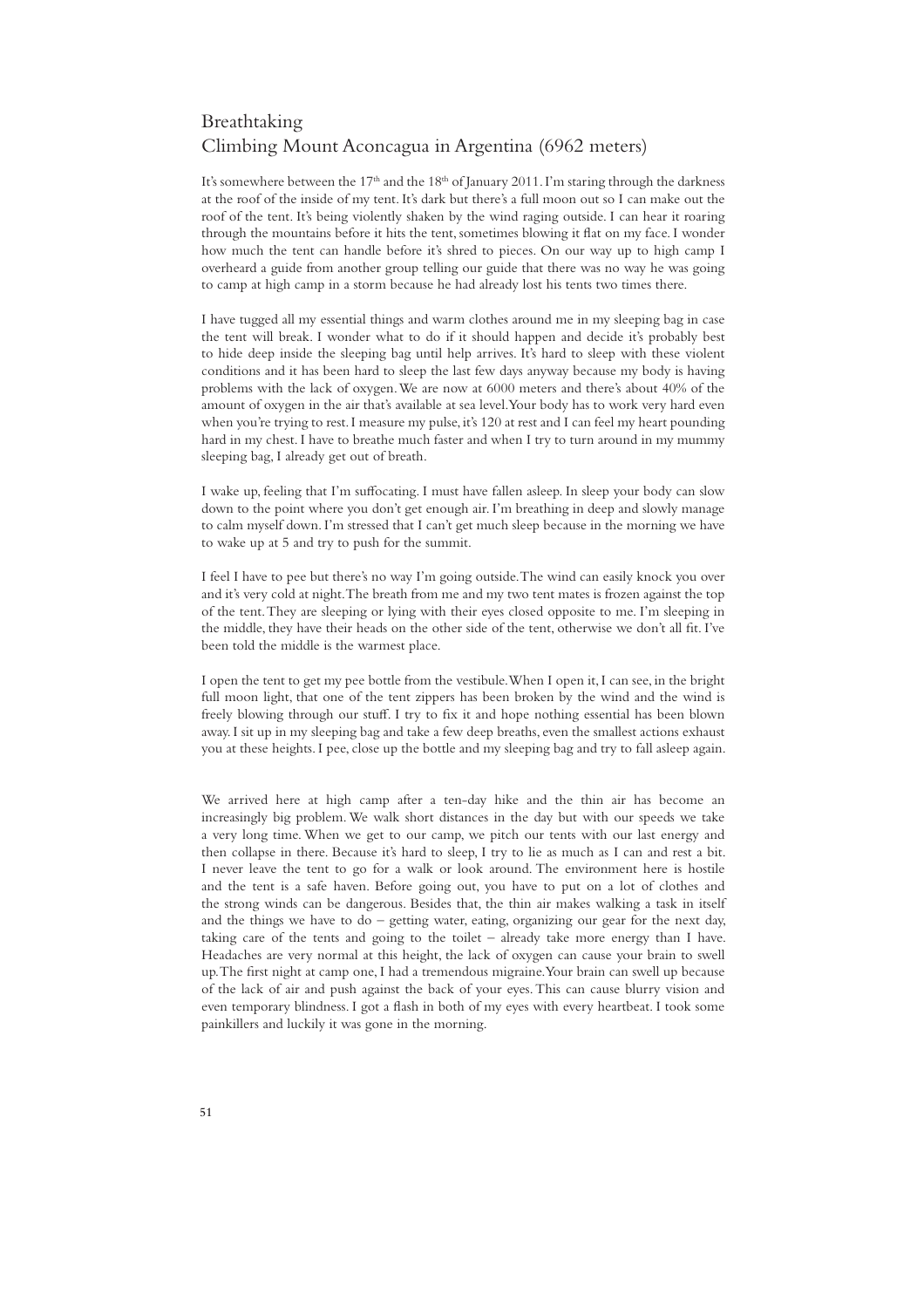I wake up because I hear voices outside, a headlamp shines into the tent and from the light a voice appears and tells us that we have to get ready to go soon. The wind has calmed down but it's freezing cold and still dark. I try to find everything I have to wear, which is a lot for the summit day. Most of my things are in my sleeping bag. It seems to take forever to find my things and to put them on. Being with three people in a dark small tent doesn't make things easier. I crawl out of the tent and walk very slowly to the guides' tent.

Somehow I woke up too late for breakfast and they are screaming that we are leaving in 15 minutes. I think I will need more time and start to get stressed and hurry. I give one of the guides my two water bottles and they #ll it with water that they made by melting snow. I put in five drops of iodine to avoid getting sick, I can't stand the taste anymore. We have been walking up the mountain for two weeks now and I have the feeling that I have been drinking from a swimming pool for that time. I hurry back to the tent and have to regain my breath when I get there. I sit down and for a minute all I can do is breathe. I put on my big double mountaineering boots, first the inside boots and then I have to use all my strength to push them into the outside shoes. Together they weigh more than 5 kilos. One of the guides helps me put the crampons on. One part of our group has started walking already and I wanted to join the first group. I throw some energy bars, some hand warmers, my camera and random things I think I need in my backpack and try to rush to catch up with the group. My heart is pounding from stress and when I finally join them, I have to concentrate on breathing to be able to keep going.

I'm staring at the back of the double mountaineering boots of the guy in front of me. He takes one step, I take one step. We stretch our back leg at roughly the same time to take the tension off our support leg and try to breathe and rest. I breathe in two times between each step and then shift my weight and throw my other leg forward at the same pace as the guy in front of me. We straighten our other leg, which functions now as our support leg. And breathe again. I have been staring at his shoes for over an hour now and at other people's shoes the days before. They similarly plough through the snow and the loose rocks. I never look up or around me, because the distance from the top of the mountain is very de-motivating. Staring at the ground makes you feel like you're covering more distance. I don't allow myself to look up when I'm walking, only at the breaks do I peek at the summit. I just stare at the ground and at the double mountaineering boots of the person in front of me. Their boots are made of hard plastic and are very colourful, very ugly and uncomfortable. I wonder why all these mountaineering clothes are so ugly. It reminds me of the top of Mt Everest, which is called "rainbow hill". This is because of the large amount of dead mountaineers lying there in their colourful clothes. At high altitudes helicopters can't fly and when something happens, basically you can only use your own strength to get down.

The guide finally announces a break. I collapse onto a stone and just breathe for a few minutes until I have enough energy to take my backpack off. I drink my ice-cold water. I'm not hungry nor thirsty, haven't been for many days but you have to keep eating and most importantly drinking. The lack of air makes you feel nauseous. I don't look around me but focus on the things I have to do before we start moving again. I drink, apply sunscreen and grab a muesli bar out of my backpack. We shouldn't stop too long otherwise we get to the summit too late, and the longer you stop the harder it is to start again. At this altitude everything is hard. I can't open my muesli bar and try with my teeth. When it finally opens, I have to breathe for about a minute to catch my breath. I take a bite, have to breathe a few times again before I can chew. I chew, take a few more breaths and then swallow. I look up to the summit, the scale of it is still too large to be understood by a human, which must mean we are still very far away. I remember my camera but I can't get myself to take any pictures. The sun comes up and gives a bit of warmth, which is very welcome; my feet were getting cold and my socks started to slide down in my boots. The next break I use all the time and energy I have to take them off and I tape my socks to my pants to stop them from falling, I don't have